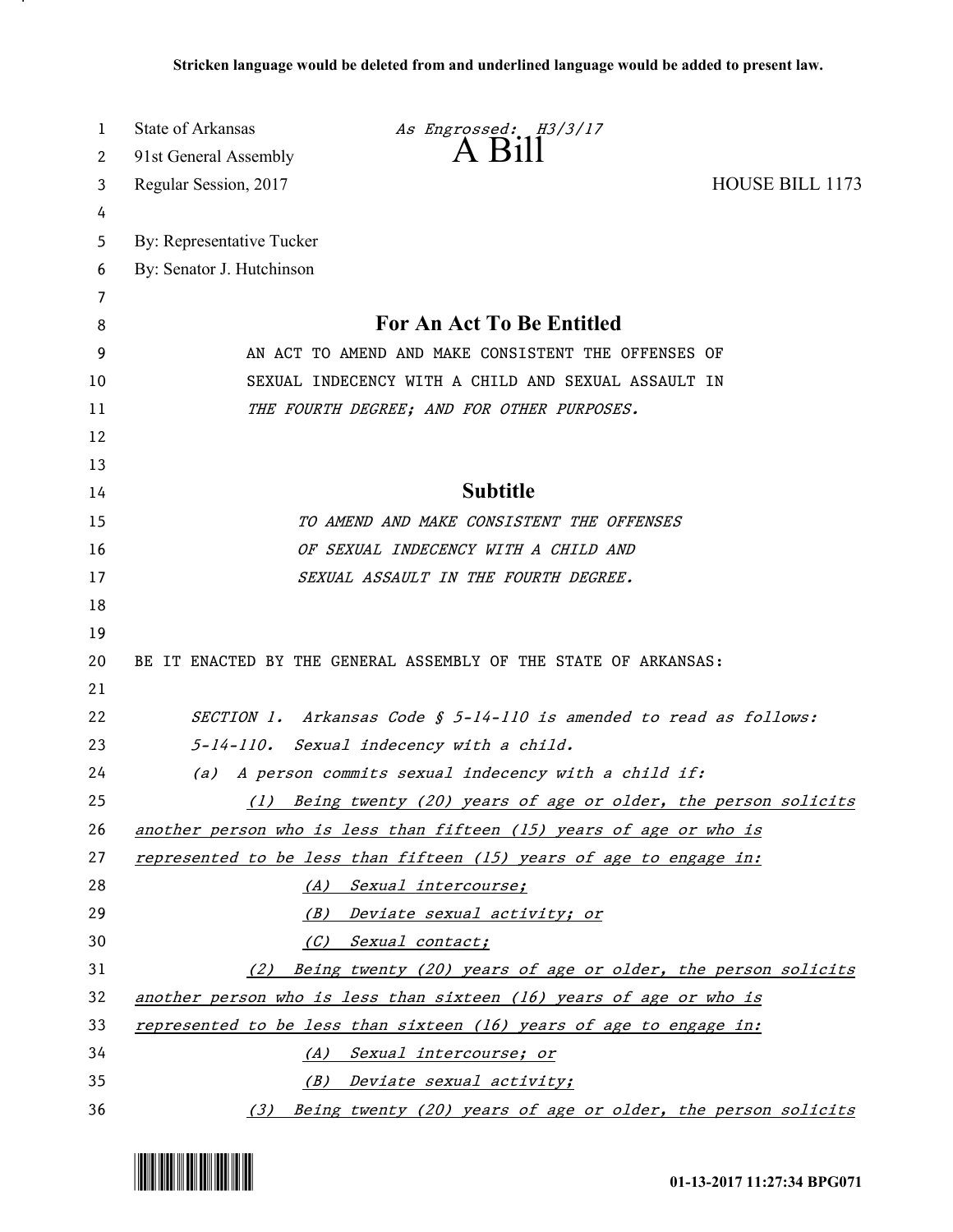As Engrossed: H3/3/17 HB1173

 another person who is less than sixteen (16) years of age or who is represented to be less than sixteen (16) years of age to only engage in sexual contact; 4 (1)(4) Being eighteen (18) years of age or older, the person solicits another person who is less than fifteen (15) years of age or who is represented to be less than fifteen (15) years of age to engage in: (A) Sexual intercourse; or 8 (B) Deviate sexual activity;  $\theta$ 9 (G) Sexual contact;  $\left(\frac{2}{4}\right)(A)$  (5)(A) With the purpose to arouse or gratify a sexual desire of himself or herself or a sexual desire of another person, the person purposely exposes his or her sex organs to another person who is less than 13 fifteen (15) years of age. (B) It is an affirmative defense to a prosecution under 15 subdivision  $(a)(2)(A)(a)(5)(A)$  of this section if the person is within three (3) years of age of the victim;  $\left(3\right)$  (6) With the purpose to arouse or gratify a sexual desire of 18 himself or herself or a sexual desire of another person, the person purposely 19 exposes his or her sex organs to a minor, and the actor is: (A) Employed with the Department of Correction, Department of Community Correction, any city or county jail, or any juvenile detention facility, and the minor is in custody at a facility operated by the agency or 23 contractor employing the actor; (B) A mandated reporter under § 12-18-402(b) and is in a position of trust or authority over the minor; or (C) The minor's parent or guardian, an employee in the minor's school or school district, a temporary caretaker, or a person in a *position of trust and authority over the minor;*  $(4)$  (7) With the purpose to arouse or gratify his or her sexual desire or a sexual desire of another person, the person, being eighteen (18) years of age or older causes or coerces a minor to expose his or her sex organs to the actor or another person, and the actor is: (A) Employed with the Department of Correction, the Department of Community Correction, any city or county jail, or any juvenile detention facility, and the minor is in custody at a facility operated by the agency or contractor employing the actor;

01-13-2017 11:27:34 BPG071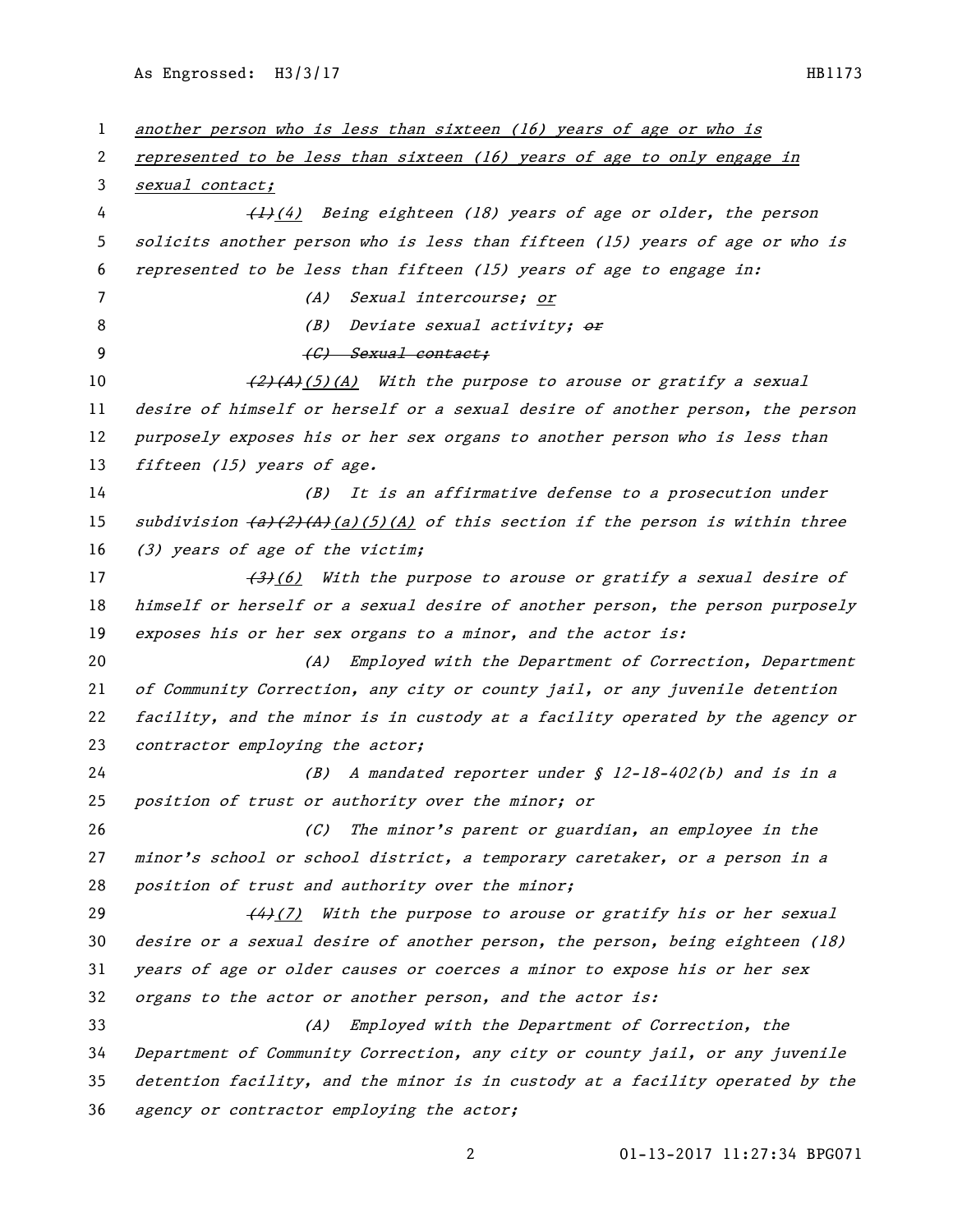| 1  | (B) A mandated reporter under $$ 12-18-402(b)$ and is in a                    |
|----|-------------------------------------------------------------------------------|
| 2  | position of trust or authority over the minor; or                             |
| 3  | The minor's parent or guardian, an employee in the<br>(C)                     |
| 4  | minor's school or school district, a temporary caretaker, or a person in a    |
| 5  | position of trust or authority over the minor; or                             |
| 6  | (5) (8) Being eighteen (18) years of age or older, the person                 |
| 7  | causes or coerces another person who is less than fourteen (14) years of age  |
| 8  | to expose his or her sex organs or the breast of a female with the purpose to |
| 9  | arouse or gratify a sexual desire of the actor or another person-; or         |
| 10 | (9) Being eighteen (18) years of age or older, the person                     |
| 11 | solicits another person who is less than fifteen (15) years of age or who is  |
| 12 | represented to be less than fifteen (15) years of age to only engage in       |
| 13 | sexual contact.                                                               |
| 14 | Sexual indecency with a child is a:<br>(b)                                    |
| 15 | Class C felony under subdivision (a)(1) of this section;<br>(1)               |
| 16 | (2) Class D felony under subdivision (a)(2) of this section, and              |
| 17 | $subdivisions$ (a)(4)-(8) of this section; and                                |
| 18 | (3) Class A misdemeanor under subdivisions (a)(3) and (a)(9) of               |
| 19 | this section.                                                                 |
| 20 |                                                                               |
| 21 | SECTION 2. Arkansas Code § 5-14-127 is amended to read as follows:            |
| 22 | 5-14-127. Sexual assault in the fourth degree.                                |
| 23 | A person commits sexual assault in the fourth degree if the<br>(a)            |
| 24 | person:                                                                       |
| 25 | Being twenty (20) years of age or older, engages in sexual<br>(1)             |
| 26 | intercourse, deviate sexual activity, or sexual contact with another person   |
| 27 | <u>who is:</u>                                                                |
| 28 | (A) Less than fifteen (15) years of age; and                                  |
| 29 | (B) Not the person's spouse;                                                  |
| 30 | (1)(2) Being twenty (20) years of age or older+                               |
| 31 | (A) Engages engages in sexual intercourse or deviate                          |
| 32 | sexual activity with another person who is:                                   |
| 33 | (i)(A) Less than sixteen (16) years of age; and                               |
| 34 | (ii)(B) Not the person's spouse; or                                           |
| 35 | (B) Engages in sexual contact with another person who is:                     |
| 36 | (i) Less than sixteen (16) years of age; and                                  |

01-13-2017 11:27:34 BPG071